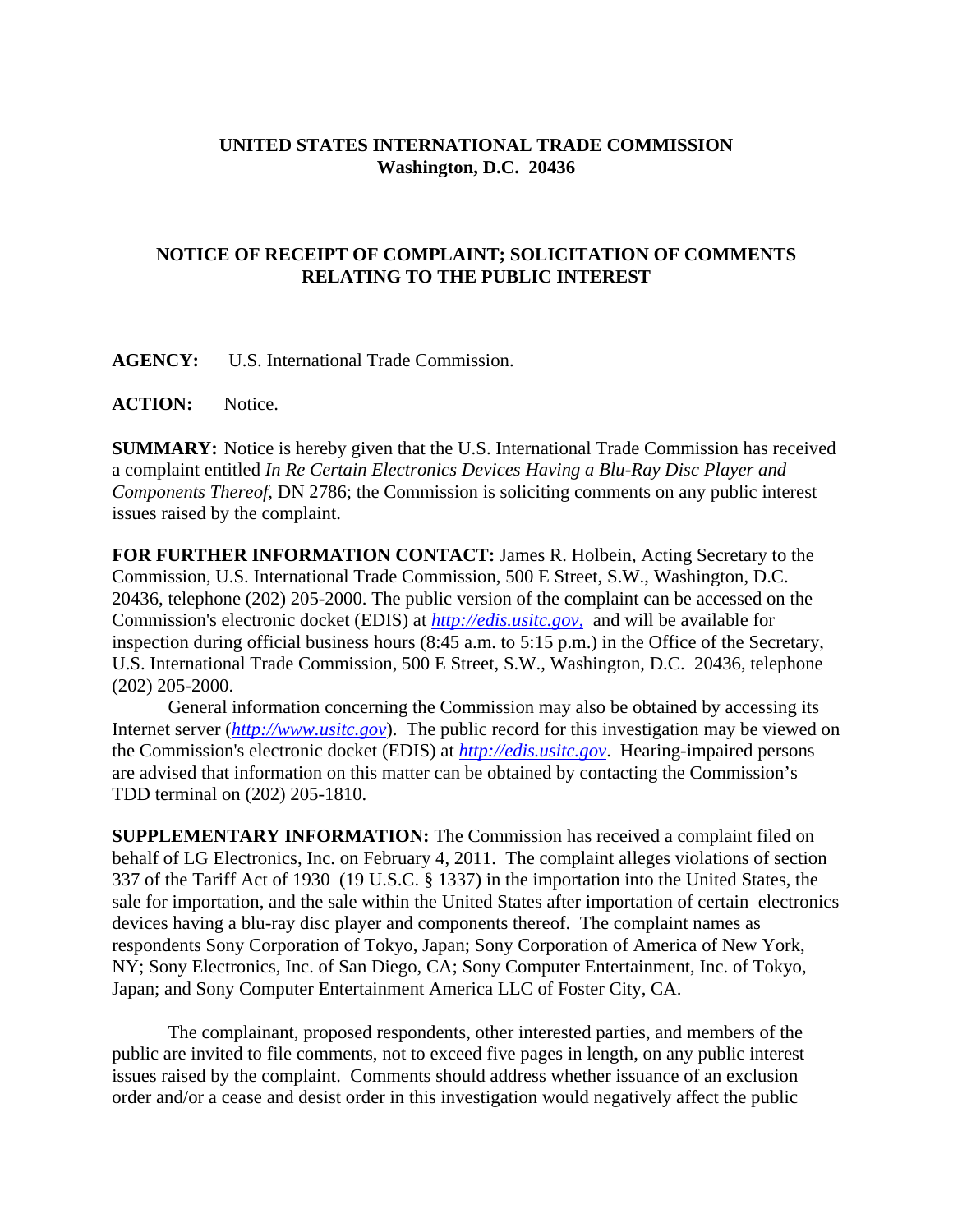health and welfare in the United States, competitive conditions in the United States economy, the production of like or directly competitive articles in the United States, or United States consumers.

In particular, the Commission is interested in comments that:

- (i) explain how the articles potentially subject to the orders are used in the United States;
- (ii) identify any public health, safety, or welfare concerns in the United States relating to the potential orders;
- (iii) indicate the extent to which like or directly competitive articles are produced in the United States or are otherwise available in the United States, with respect to the articles potentially subject to the orders; and
- (iv) indicate whether Complainant, Complainant's licensees, and/or third party suppliers have the capacity to replace the volume of articles potentially subject to an exclusion order and a cease and desist order within a commercially reasonable time.

Written submissions must be filed no later than by close of business, five business days after the date of publication of this notice in the *Federal Register*. There will be further opportunities for comment on the public interest after the issuance of any final initial determination in this investigation.

Persons filing written submissions must file the original document and 12 true copies thereof on or before the deadlines stated above with the Office of the Secretary. Submissions should refer to the docket number ("Docket No. 2786") in a prominent place on the cover page and/or the first page. The Commission's rules authorize filing submissions with the Secretary by facsimile or electronic means only to the extent permitted by section 201.8 of the rules (see Handbook for Electronic Filing Procedures,

http://www.usitc.gov/secretary/fed\_reg\_notices/rules/documents/handbook\_on\_electronic\_filing. pdf ). Persons with questions regarding electronic filing should contact the Secretary (202-205-2000).

Any person desiring to submit a document to the Commission in confidence must request confidential treatment. All such requests should be directed to the Secretary to the Commission and must include a full statement of the reasons why the Commission should grant such treatment. *See* 19 C.F.R. § 201.6. Documents for which confidential treatment by the Commission is properly sought will be treated accordingly. All nonconfidential written submissions will be available for public inspection at the Office of the Secretary.

This action is taken under the authority of section 337 of the Tariff Act of 1930, as